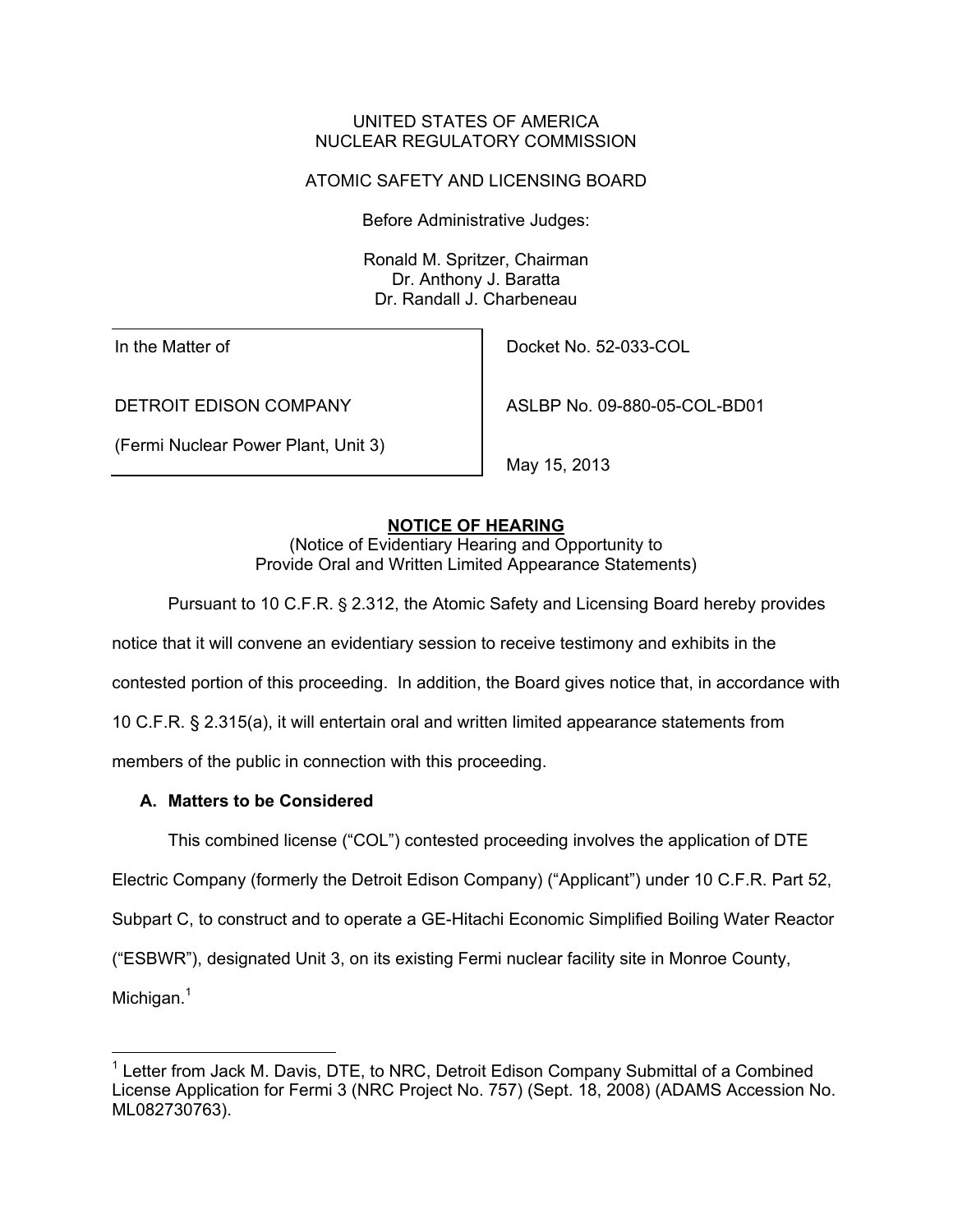This evidentiary hearing will consider two contentions.

### **i. Contention 8**

Contention 8, as restated by the Board, alleges that

the ER fails to adequately assess [Fermi Unit 3]'s impacts on the eastern fox snake and to consider alternatives that would reduce or eliminate those impacts. $2$ 

### **ii. Contention 15** (including subparts A & B)

Contention 15, as restated by the Board, alleges that

 Detroit Edison (DTE) failed to comply with Appendix B to 10 C.F.R Part 50 to establish and implement its own quality assurance (QA) program when it entered into a contract with Black and Veatch (B&V) for the conduct of safety-related combined license (COL) application activities and to retain overall control of safety-related activities performed by B&V. This violation began in March 2007 and continued through at least February 2008. Further, DTE failed to complete internal audits of QA programmatic areas implemented for the Fermi 3 COL Application, and DTE also has failed to document trending of corrective actions to identify recurring conditions adverse to quality since the beginning of the Fermi Unit 3 project in March 2007.

# Contention 15A:

These deficiencies adversely impact the quality of the safety related design information in the FSAR that is based on B&V's tests, investigations, or other safety-related activities. Because the NRC may base its licensing decision on safety-related design information in the FSAR only if it has reasonable assurance of the quality of that information, it may not lawfully issue the COL until the deficiencies have been adequately corrected by the Applicant, or until the Applicant demonstrates that the deficiencies do not affect the quality of safety-related design information in the FSAR.

# Contention 15B:

 $\overline{a}$ 

Although DTE claims that in February 2008 it adopted a QA program that conforms to Appendix B, DTE has failed to implement that program in the manner required to properly oversee the safety-related design activities of B&V. This demonstrates an ongoing lack of commitment on the part of DTE's management to compliance with NRC QA regulations. The NRC cannot support a finding of reasonable assurance that the plant, as built, can and will be operated without endangering the public health and safety until DTE provides satisfactory proof of a fully-implemented QA program that will govern the design, construction, and operation of Fermi Unit 3 in conformity with all relevant NRC

<sup>&</sup>lt;sup>2</sup> See Detroit Edison Co. (Fermi Nuclear Power Plant, Unit 3), LBP-09-16, 70 NRC 227, 286 aff'd, CLI-09-22, 70 NRC 932 (2009).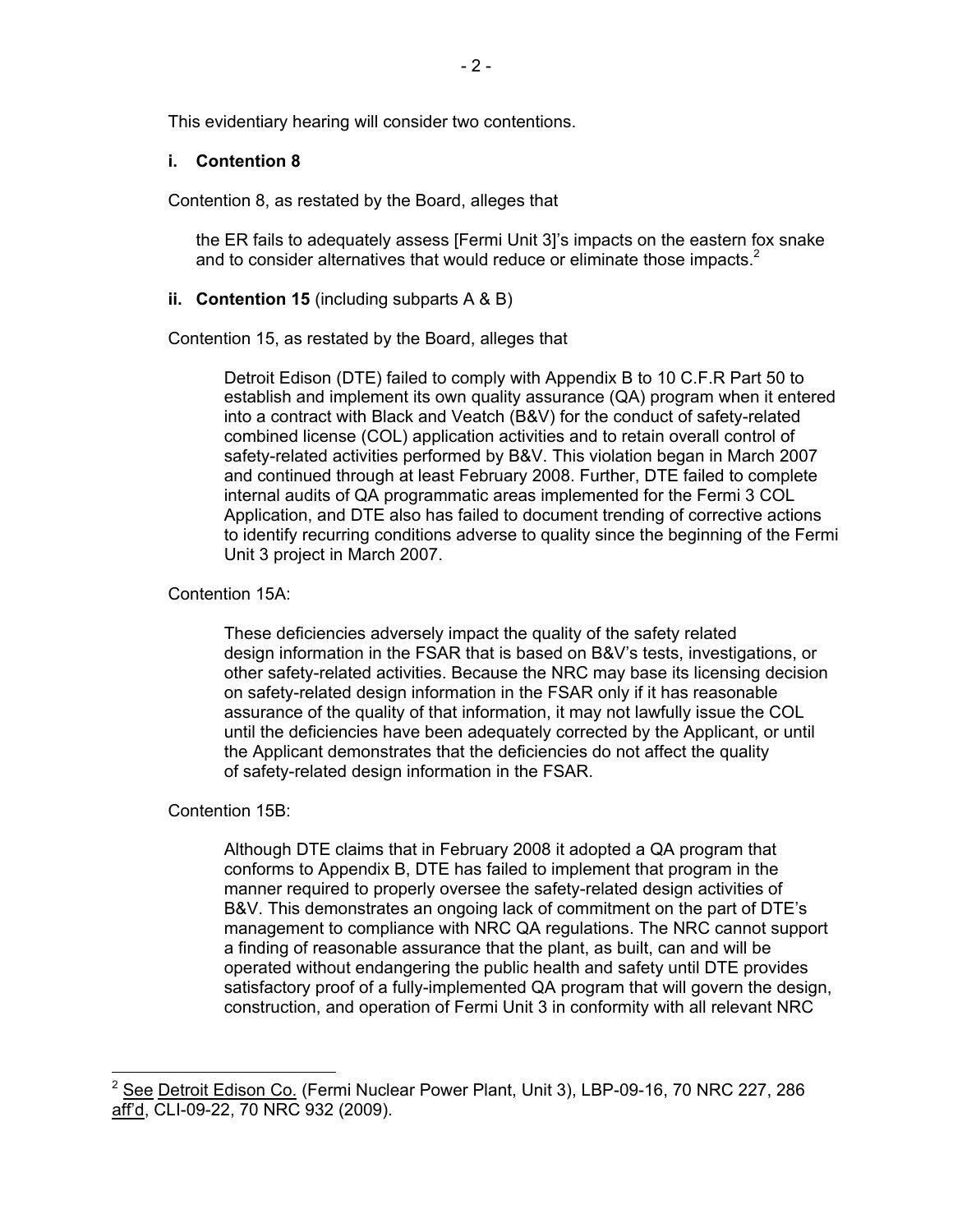regulations.<sup>3</sup>

 $\overline{a}$ 

#### **B. Date, Time, and Location for Evidentiary Hearing**

The evidentiary hearing will commence at 9:30 AM, Eastern Daylight Time (EDT) on Wednesday, October 30, 2013, and continue through Friday, November 1, 2013, if necessary, in the Monroe County Courthouse's Board Meeting Room, 125 East Second Street, Monroe, MI 48161.

Members of the public and representatives of the media are welcome to attend and observe this evidentiary hearing. However, signs, banners, posters, and displays are prohibited in accordance with NRC policy.<sup>4</sup>

All individuals attending the evidentiary hearing are advised that security measures will be employed at the entrance to the facility. As such, all individuals attending the evidentiary hearing should bring at least one form of government issued photo identification, refrain from bringing any unnecessary hand-carried items that might need to be examined individually, and allow sufficient time for security screening.

#### **C. Date, Time, and Location of Oral Limited Appearance Statement Sessions**

Two oral limited appearance statement sessions regarding this evidentiary hearing proceeding will be held Tuesday, October 29, 2013, from 1:00 PM to 3:00 PM EDT (first limited appearance session), and from 7:00 PM to 8:30 PM (second limited appearance session) at Monroe County Community College, La-Z-Boy Center, Meyer Theater, 1555 S. Raisinville Road, Monroe, MI 48161.

Members of the public and representatives of the media are welcome to attend, observe, and participate in these oral limited appearance statement sessions, as outlined below. As required by NRC policy, signs, banners, posters, and displays not larger than 18" x 18" will be

<sup>&</sup>lt;sup>3</sup> See Detroit Edison Co. (Fermi Nuclear Power Plant, Unit 3), LBP-10-9, 71 NRC 493, 510-11 (2010).

<sup>&</sup>lt;sup>4</sup> See Procedures for Providing Security Support for NRC Public Meetings/Hearings, 66 Fed. Reg. 31,719 (June 12, 2001) [hereinafter Meeting Security Guidelines].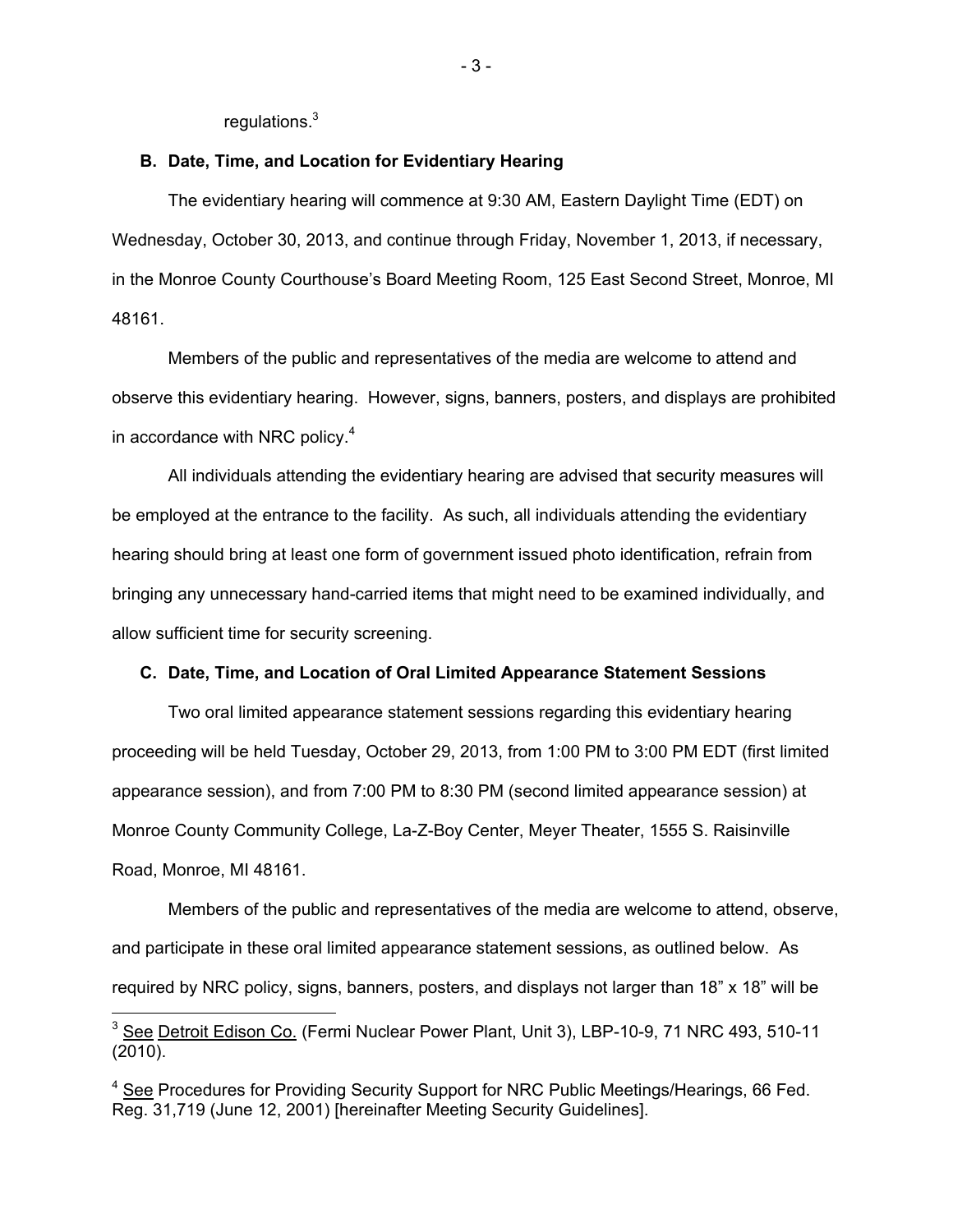permitted at the oral limited appearance statement session, but may not be waved or held over one's head. Any sign, banner, poster or display affixed to a stick, or similar device, will not be permitted at the oral limited appearance statement sessions.<sup>5</sup>

All individuals attending the oral limited appearance statement sessions are advised that security measures will be employed at the entrance to the facility. As such, all individuals attending the oral limited appearance statement sessions should bring at least one form of government issued photo identification, refrain from bringing any unnecessary hand-carried items that might need to be examined individually, and allow sufficient time for security screening.

#### **D. Participation Guidelines for Oral Limited Appearance Statements**

Any person not a party, or representative of a party, to this evidentiary hearing will be permitted to make an oral statement in regards to his or her position on a matter of concern relating to the proceeding. Though these statements do not constitute testimony or evidence, they nonetheless may aid the Board and/or the parties in their consideration of the issues involved in this evidentiary hearing.

 Oral limited appearance statements will be entertained during the hours specified above. In the event that all scheduled and unscheduled speakers present at the session have made a presentation, the Board reserves the right to terminate the sessions prior to the ending time listed above.

 The time allotted for each limited appearance statement will be five minutes, but may be further limited depending on the number of written requests to make an oral statement that are submitted in accordance with section E below and/or the number or persons present at the designated time, so as to ensure that everyone will have an opportunity to speak.

- 4 -

 5 See Meeting Security Guidelines.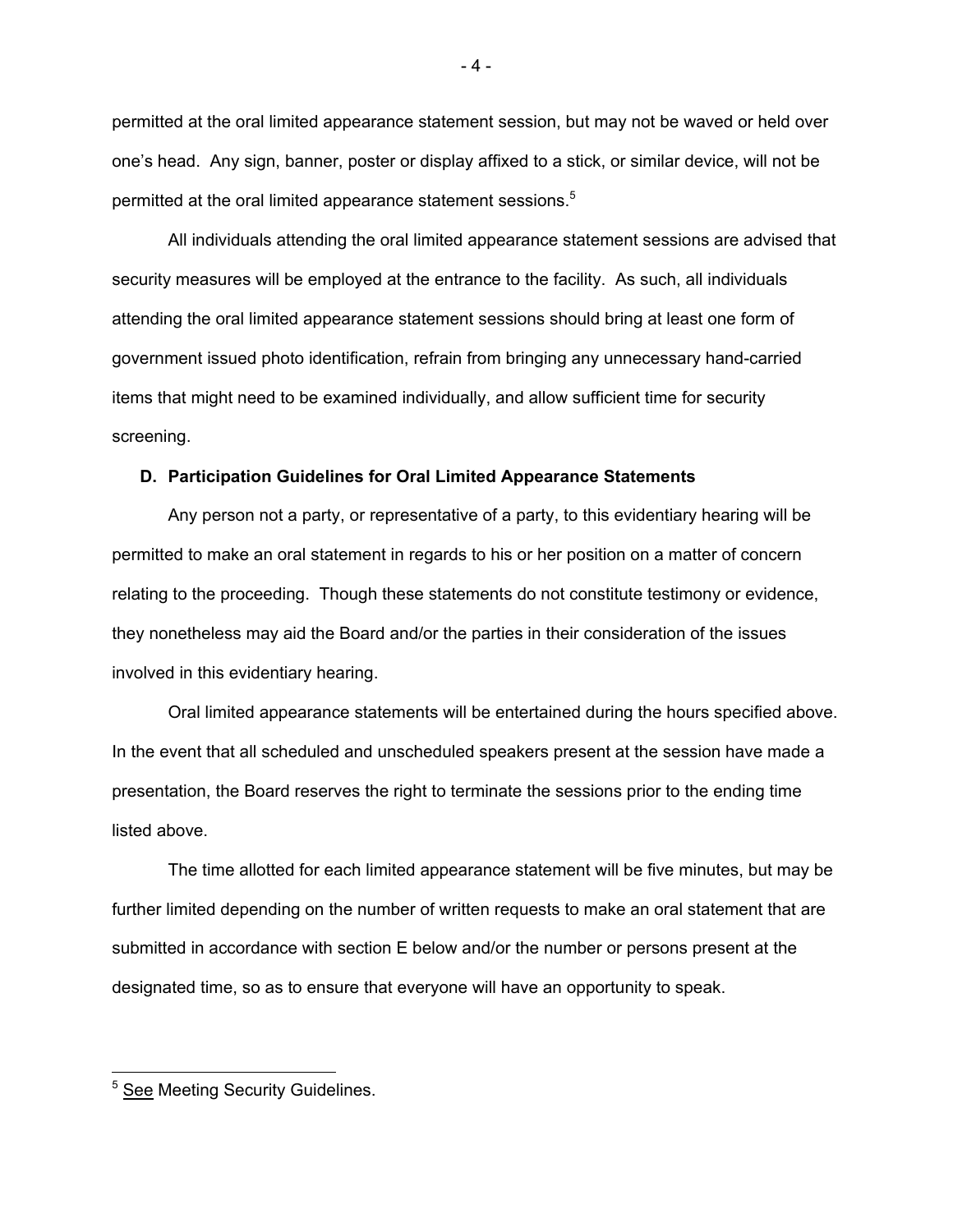### **E. Submitting a Request to Make an Oral Limited Appearance Statement**

Although a request to make an oral limited appearance statement may be submitted either prior to or at the limited appearance sessions, those who have submitted timely written requests prior to the limited appearance sessions will be given priority over those who have not filed such requests. To be considered timely, a written request to make an oral statement must either be mailed, faxed, or sent by e-mail so as to be received by 5:00 PM EDT on Friday, October 18, 2013.

Written requests to make an oral statement should be submitted to:

| Mail: | Administrative Judge Ronald M. Spritzer<br>Atomic Safety and Licensing Board Panel<br>Mail Stop T-3F23<br>U.S. Nuclear Regulatory Commission<br>Washington, D.C. 20555-0001 |  |
|-------|-----------------------------------------------------------------------------------------------------------------------------------------------------------------------------|--|
| Fax:  | $(301)$ 415-5599                                                                                                                                                            |  |
|       |                                                                                                                                                                             |  |

Email: onika.williams@nrc.gov and ronald.spritzer@nrc.gov

# **F. Submitting Written Limited Appearance Statements**

As provided in 10 C.F.R. § 2.315(a), any person not a party, or a representative of a party, to the proceeding may submit a written statement setting forth his or her position on matters of concern relating to this proceeding. Although these statements do not constitute testimony or evidence, they nonetheless may assist the Board or the parties in their consideration of the issues in this proceeding.

A written limited appearance statement may be submitted at any time and should be

sent to the Office of the Secretary using one of the methods prescribed below:

| Mail:   | Office of the Secretary<br>Rulemaking and Adjudications Staff<br>U.S. Nuclear Regulatory Commission<br>Washington, D.C. 20444-0001 |
|---------|------------------------------------------------------------------------------------------------------------------------------------|
| Fax:    | $(301)$ 415-1101                                                                                                                   |
| E-mail: | hearingdocket@nrc.gov                                                                                                              |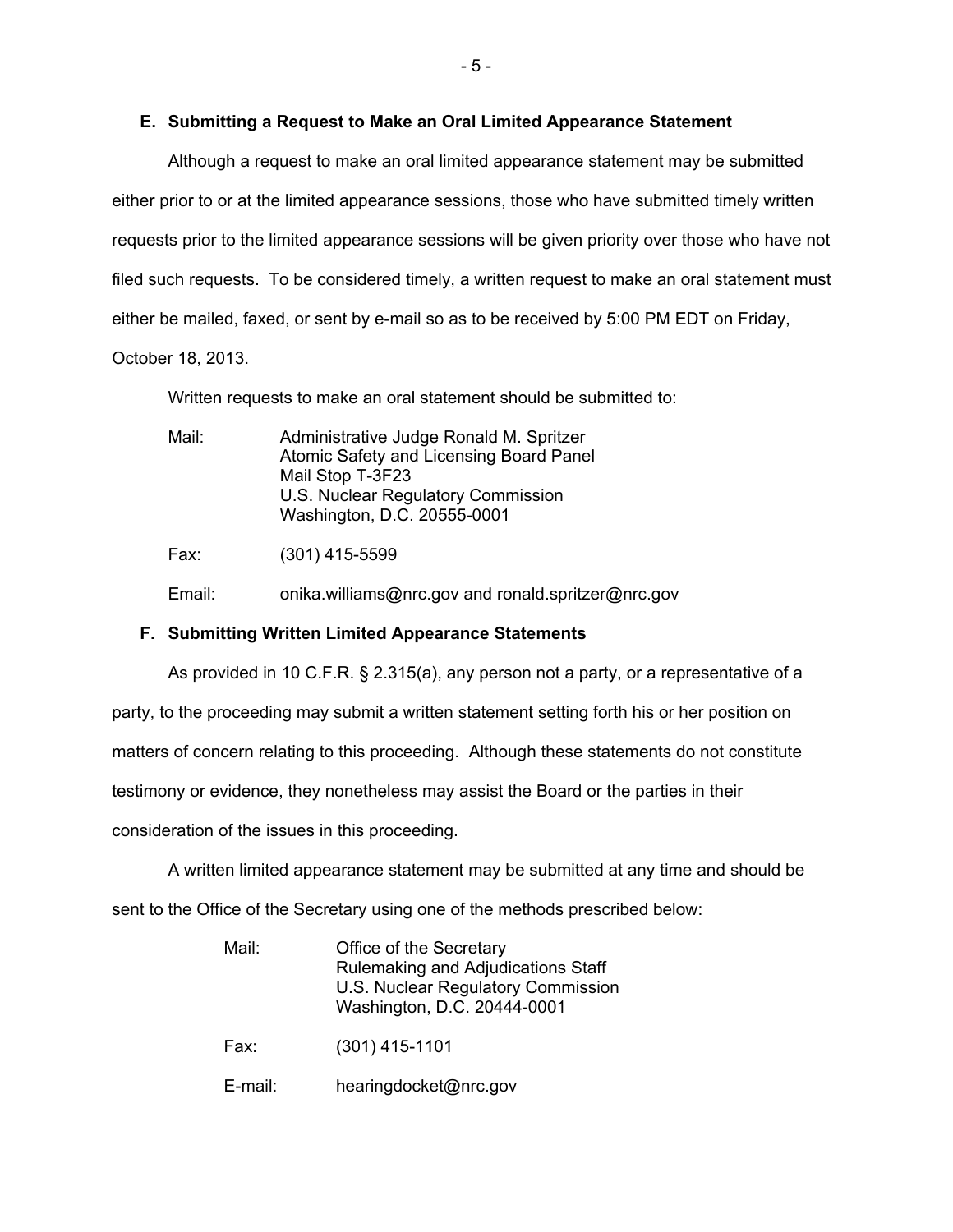In addition, using the same method of service, a copy of the written limited appearance statement should be sent to the Chairman of this Licensing Board as follows:

- Mail: Administrative Judge Ronald M. Spritzer Atomic Safety and Licensing Board Panel Mail Stop T-3F23 U.S. Nuclear Regulatory Commission
- Fax: (301) 415-5599

E-mail: ronald.spritzer@nrc.gov

# **G. Availability of Documentary Information Regarding the Proceeding**

Applicant's application, and various NRC Staff documents relating to the application, are available on the NRC website at http://www.nrc.gov/reactors/newreactors/col/fermi.html. These and other documents relating to this proceeding are available for public inspection at the Commission's Public Document Room (PDR), located at One White Flint North, 11555 Rockville Pike (first floor), Rockville, Maryland 20852 or electronically from the publicly-available records component of the NRC's document system (ADAMS). ADAMS is accessible from the NRC website at http://www.nrc.gov/reading-rm/adams.html (the Public Electronic Reading Room).<sup>6</sup> Persons who do not have access to ADAMS or who encounter problems in accessing the documents located in ADAMS should contact the NRC PDR reference staff by telephone at (800) 397-4209 or (301) 415-4737 (available between 8:00 AM and 4:00 PM Eastern Time, Monday through Friday except federal holidays), or by e-mail to pdr@nrc.gov.

# **H. Conference Call**

 $\overline{a}$ 

The Board intends on holding a conference call with the parties in early October 2013 to

 $6$  Some documents determined by the NRC Staff to contain "sensitive" information are publicly available only in redacted form; non-sensitive documents are publicly available in their complete form. In addition, some documents that may contain proprietary information may be publicly available only in redacted form.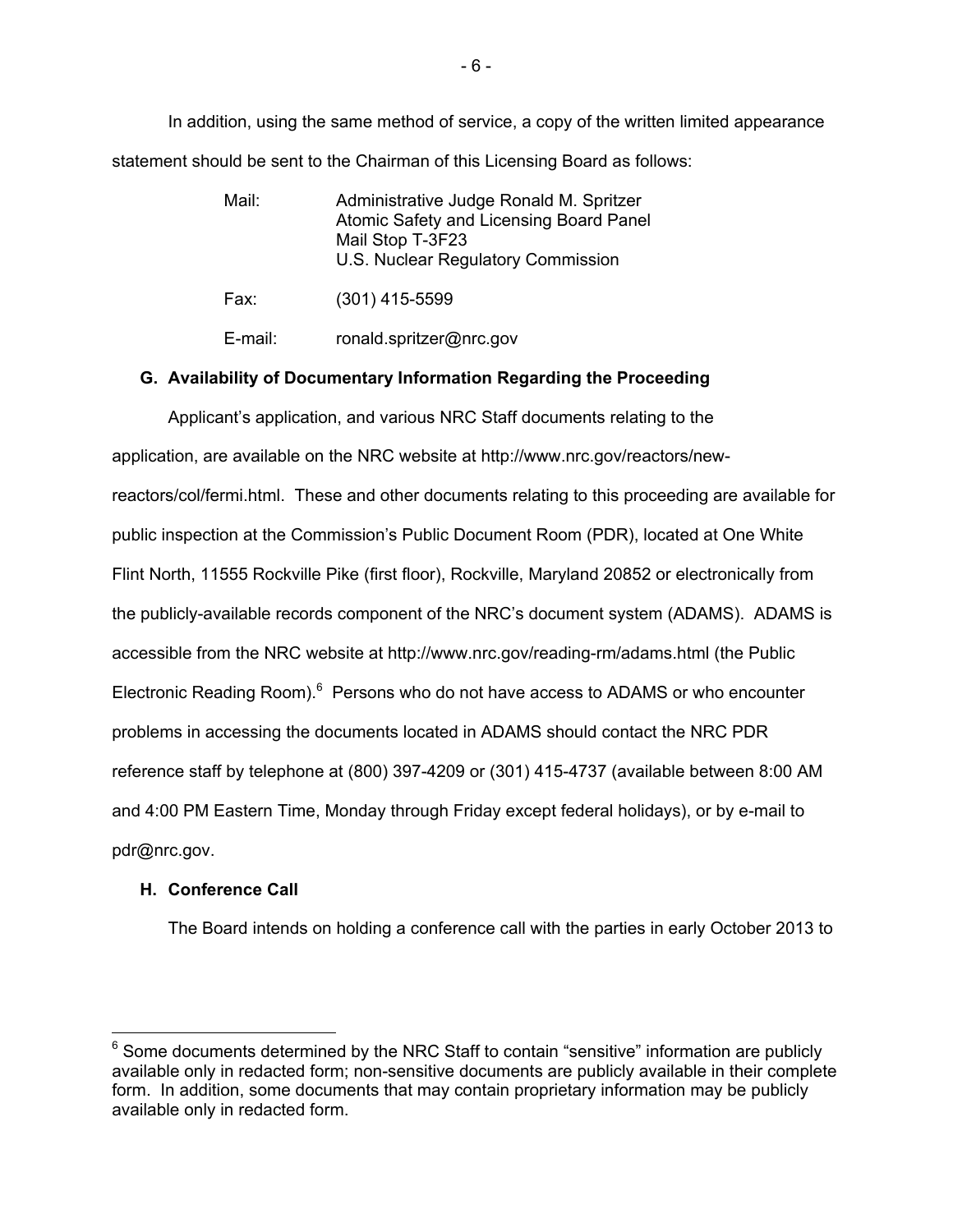discuss further administrative details regarding this evidentiary hearing.

It is so ORDERED.

FOR THE ATOMIC SAFETY AND LICENSING BOARD

\_\_\_\_\_\_\_\_*/RA/* \_\_\_\_\_\_\_\_\_\_\_\_

 Ronald M. Spritzer, Chairman ADMINISTRATIVE JUDGE

Rockville, Maryland May 15, 2013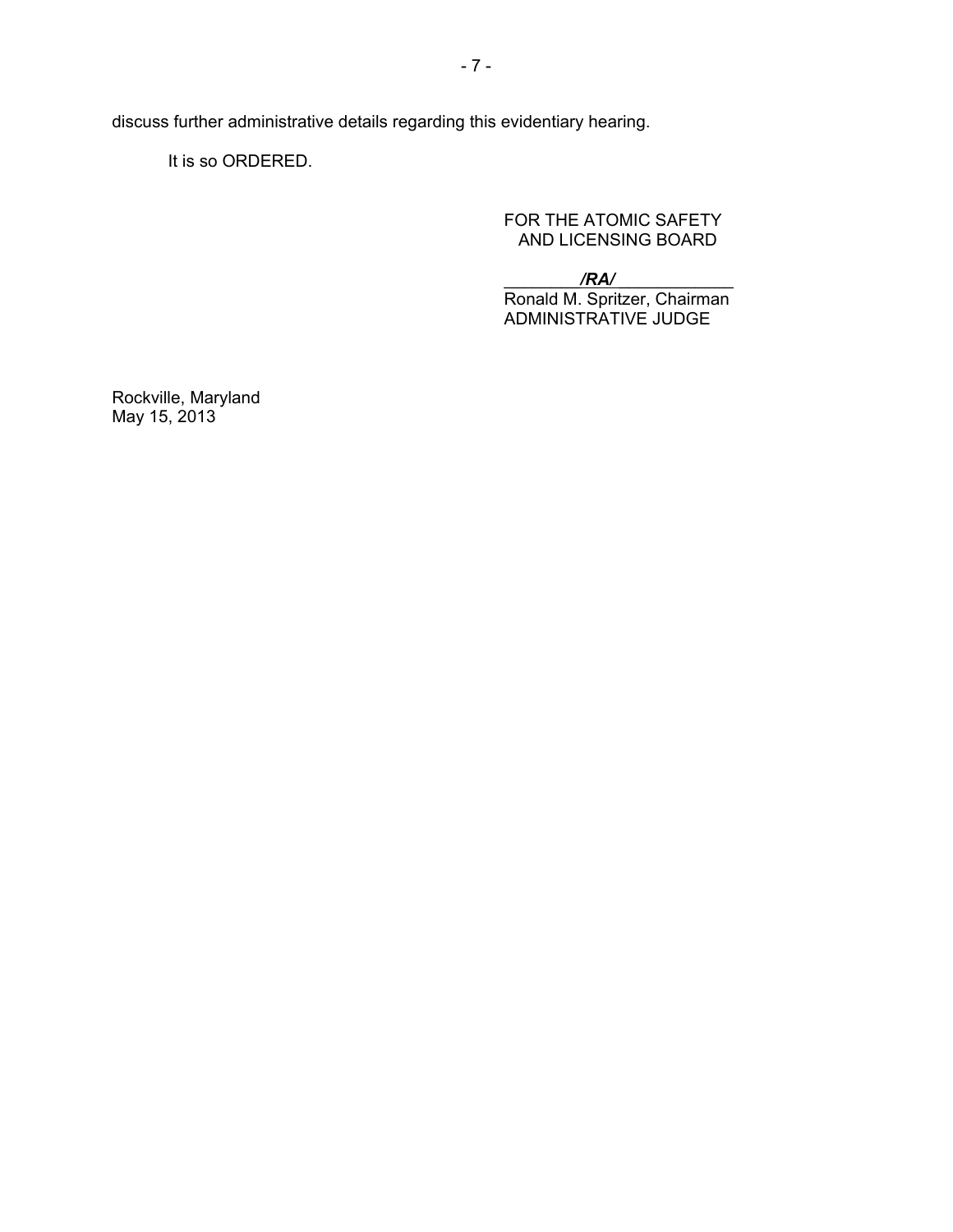### UNITED STATES OF AMERICA NUCLEAR REGULATORY COMMISSION

In the Matter of  $\hspace{1.5cm}$  )

DETROIT EDISON COMPANY (DETROIT EDISON COMPANY ) Docket No. 52-033-COL

 $)$ (Fermi Nuclear Power Plant, Unit 3) )

 $)$ 

 $)$ (Combined License)

# CERTIFICATE OF SERVICE

I hereby certify that copies of the foregoing **NOTICE OF HEARING (Notice of Evidentiary Hearing and Opportunity to Provide Oral and Written Limited Appearance Statements)** have been served upon the following persons by Electronic Information Exchange.

Atomic Safety and Licensing Board Panel Mail Stop - T-3 F23 U.S. Nuclear Regulatory Commission Washington, DC 20555-0001

Ronald M. Spritzer, Chair Administrative Judge E-mail: Ronald.Spritzer@nrc.gov

Anthony J. Baratta Administrative Judge E-mail: Anthony.Baratta@nrc.gov

Randall J. Charbeneau Administrative Judge E-mail: Randall.Charbeneau@nrc.gov

Kirsten Stoddard, Law Clerk E-mail: kirsten.stoddard@nrc.gov

James Maltese, Law Clerk E-mail: james.maltese@nrc.gov

Onika Williams, Law Clerk Email: onika.williams@nrc.gov Office of Commission Appellate Adjudication U.S. Nuclear Regulatory Commission Washington, DC 20555-0001 E-mail: ocaamail@nrc.gov

U.S. Nuclear Regulatory Commission Office of the Secretary of the Commission Mail Stop O-16C1 Washington, DC 20555-0001 Hearing Docket E-mail: hearingdocket@nrc.gov

Detroit Edison Company One Energy Plaza, 688 WCB Detroit, Michigan 48226 Bruce R. Matters, Assistant General Counsel E-mail: matersb@dteenergy.com